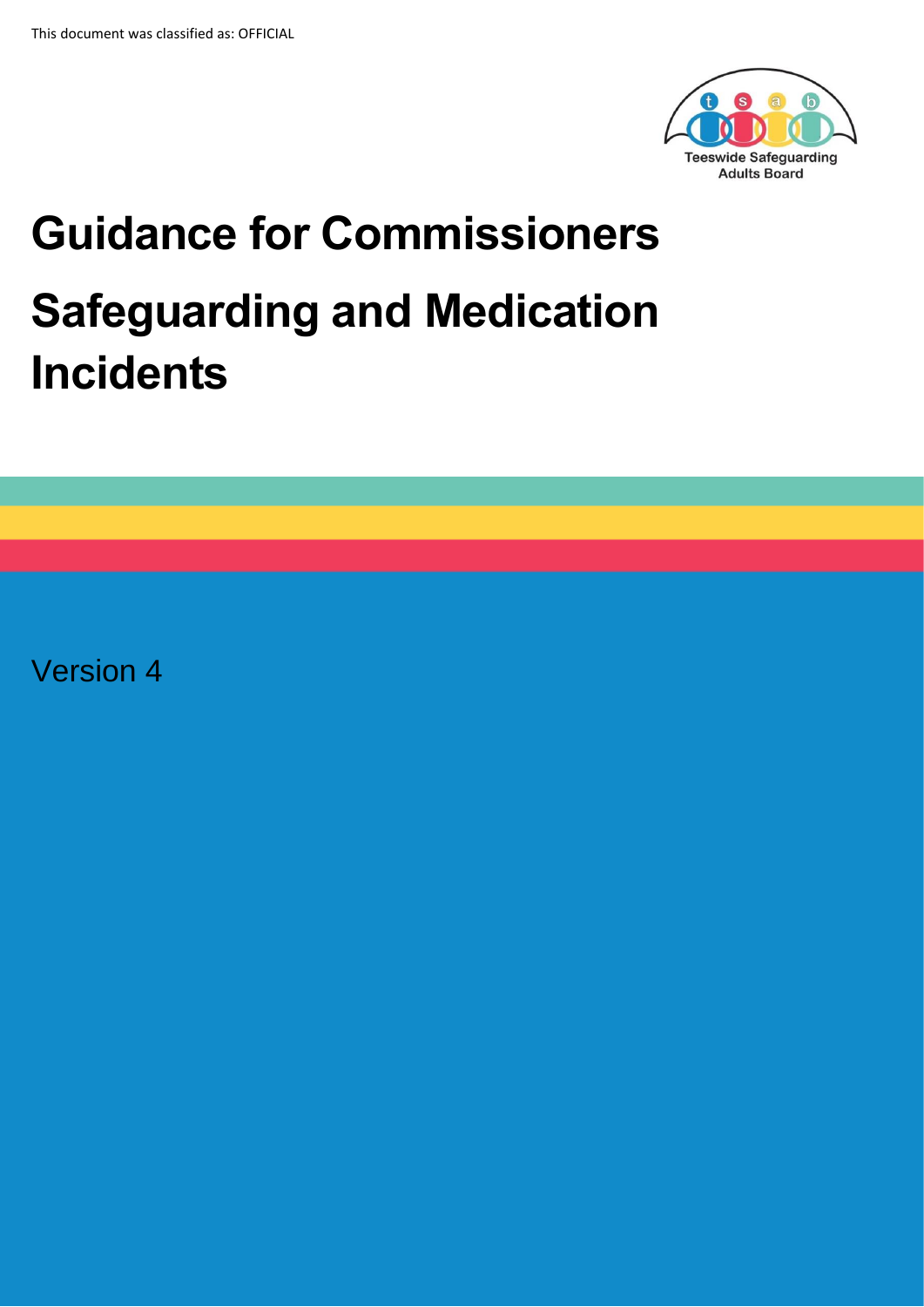# **Contents**

|            |                                  | Date Approved by the Board                      | <b>Links to Other Policies</b>                     | <b>Review Date:</b> |
|------------|----------------------------------|-------------------------------------------------|----------------------------------------------------|---------------------|
| Date       | <b>Revision</b><br><b>Number</b> |                                                 |                                                    |                     |
| Oct 2018   | 2.1                              | N/A – Removal of Vision<br>Statement            | All other Teeswide<br>Safeguarding Adults Policies | February 2020       |
| Mar 2021   | Three                            | N/A bi-annual review                            | All other Teeswide<br>Safeguarding Adults Policies | March 2022          |
| April 2022 | Four                             | Review of data, impact of<br>pandemic included. | All other Teeswide<br>Safeguarding Adults Policies | April 2023          |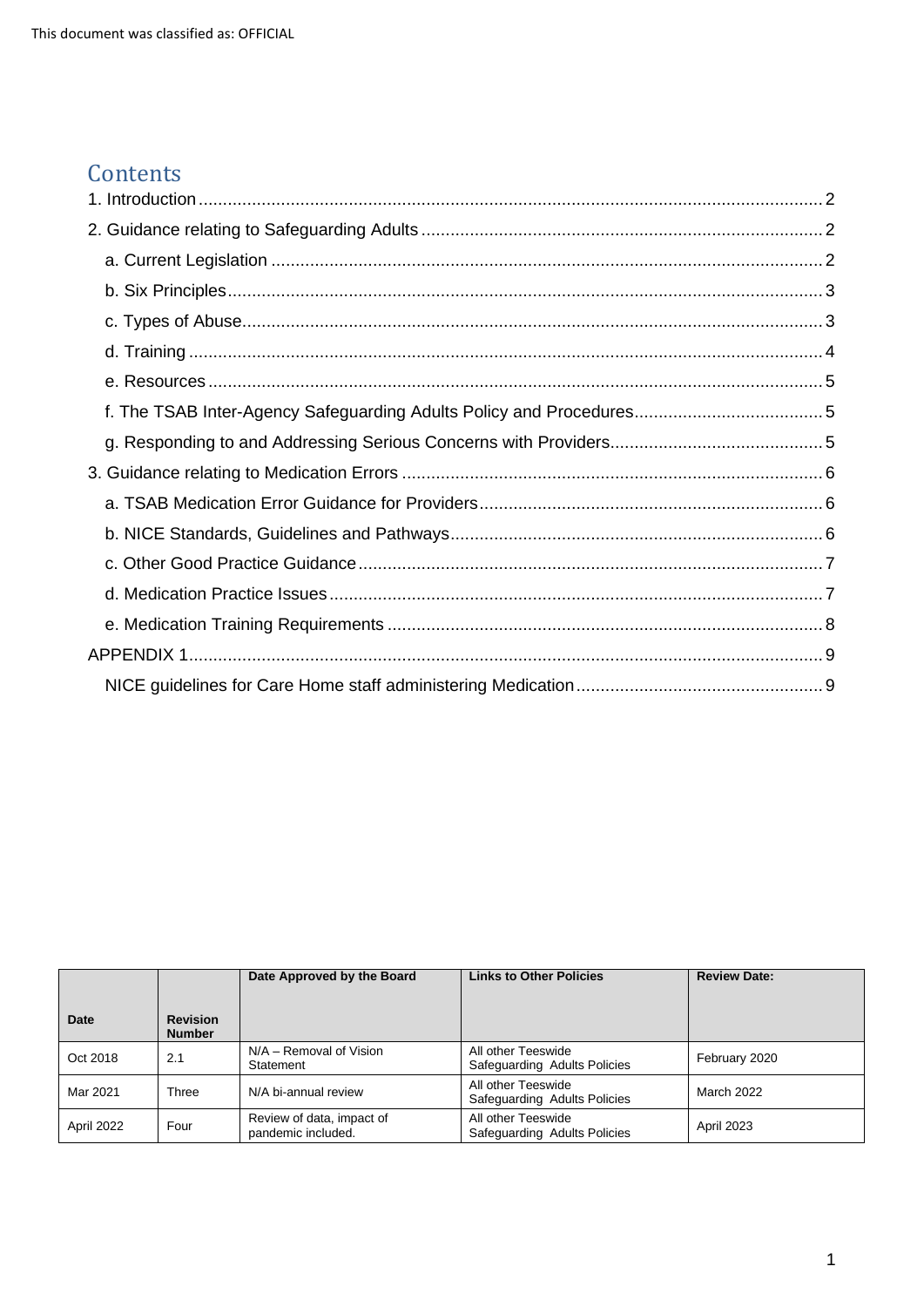### <span id="page-2-0"></span>1. Introduction

This medication guidance for commissioners was developed in response to a medication audit which took place in 2016/17.

The purpose of the guidance is to support commissioners of all regulated settings when updating and developing contract documentation in accordance with current legislation, statutory guidance and best practice.

#### <span id="page-2-1"></span>2. Guidance relating to Safeguarding Adults

#### <span id="page-2-2"></span>a. Current Legislation

Below is a list of the current legislation applicable to Safeguarding Adults that commissioners may consider referring to within contract documentation:

- The Care Act 2014
- Care Act 2015 Statutory Guidance revised 2021
- The Mental Capacity Act 2005 (including Deprivation of Liberty Safeguards)
- The Mental Capacity (Amendment) Act 2021 (including Liberty Protection Safeguards), when implemented
- The Human Rights Act 1998
- The Equality Act 2010
- Mental Health Act 1983 and the New Code of Practice 2015
- Serious Crime Act 2015
- Modern Slavery Act
- Criminal Justice and Courts Act 2015
- Counter Terrorism and Security Act 2015
- Statutory Guidance on Female Genital Mutilation.

Current relevant legislation appropriate to medicines management includes:

- Human Medicines Regulations 2012
- The Controlled Waste (England and Wales) Regulations 2012
- The Health and Social Care Act 2008 (Regulated Activities) Regulations 2014
- Misuse of Drugs Act 1968
- Misuse of Drugs regulations 2001

**Recommendation:** Commissioners to ensure that current safeguarding adult legislation is referenced in all future contract documentation and where possible references to 'No Secrets' removed from existing contracts.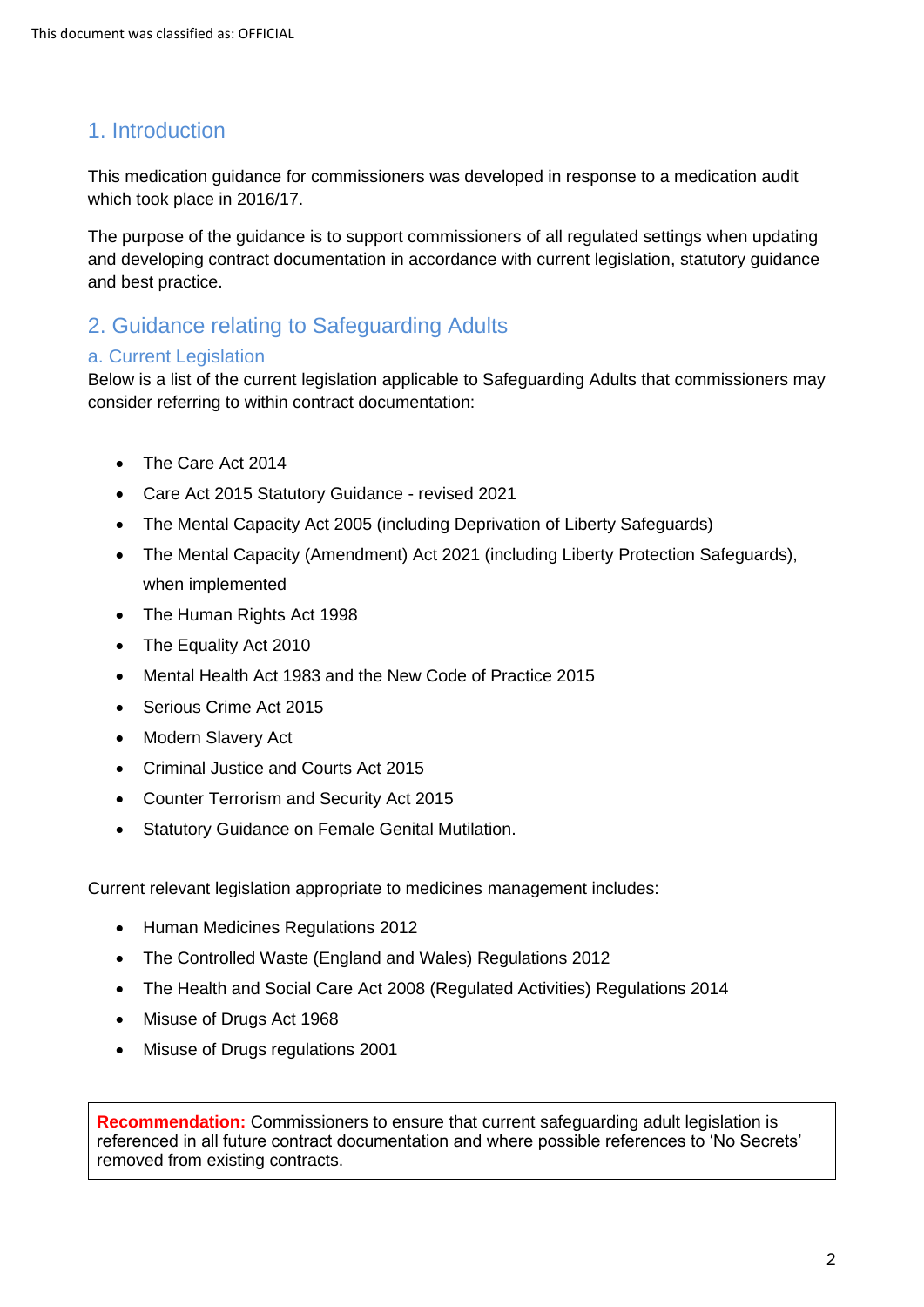**Action:** It should be noted that the Care Act 2014 placed Adult Safeguarding on a statutory footing for the first time and it is recommended as a minimum that reference is made to Section 42-45 when updating contract documentation.

#### <span id="page-3-0"></span>b. Six Principles

The Department of Health; Care and Support Statutory Guidance issued under the Care Act 2014, describes six principles that underpin all safeguarding adult work which applies to all sectors and settings including care and support services, further education colleges, commissioning, regulation and provision of health and care services, social work, healthcare, welfare benefits, housing, wider Local Authority functions and the criminal justice system. These principles should always inform the ways in which professionals and other staff work with adults.

- **Empowerment**  People being supported and encouraged to make their own decisions and informed consent. *"I am asked what I want as the outcomes from the safeguarding process and these directly inform what happens."*
- **Prevention**  It is better to take action before harm occurs. *"I receive clear and simple information about what abuse is, how to recognise the signs and what I can do to seek help."*
- **Proportionality**  The least intrusive response appropriate to the risk presented. *"I am sure that the professionals will work in my interests, as I see them and they will only get involved as much as needed."*
- **Protection**  Support and representation for those in greatest need. *"I get help and support to report abuse and neglect. I get help so that I am able to take part in the safeguarding process to the extent to which I want."*
- **Partnership**  Local solutions through services working with their communities. Communities have a part to play in preventing, detecting and reporting neglect and abuse. *"I know that staff treat any personal and sensitive information in confidence, only sharing what is helpful and necessary. I am confident that professionals will work together and with me to get the best result for me."*
- **Accountability**  Accountability and transparency in delivering safeguarding. *"I understand the role of everyone involved in my life and so do they."*

**Action:** The above principles are referenced within contract documentation.

#### <span id="page-3-1"></span>c. Types of Abuse

The Care Act recognises ten types of abuse as follows:

- Self-Neglect
- Domestic Abuse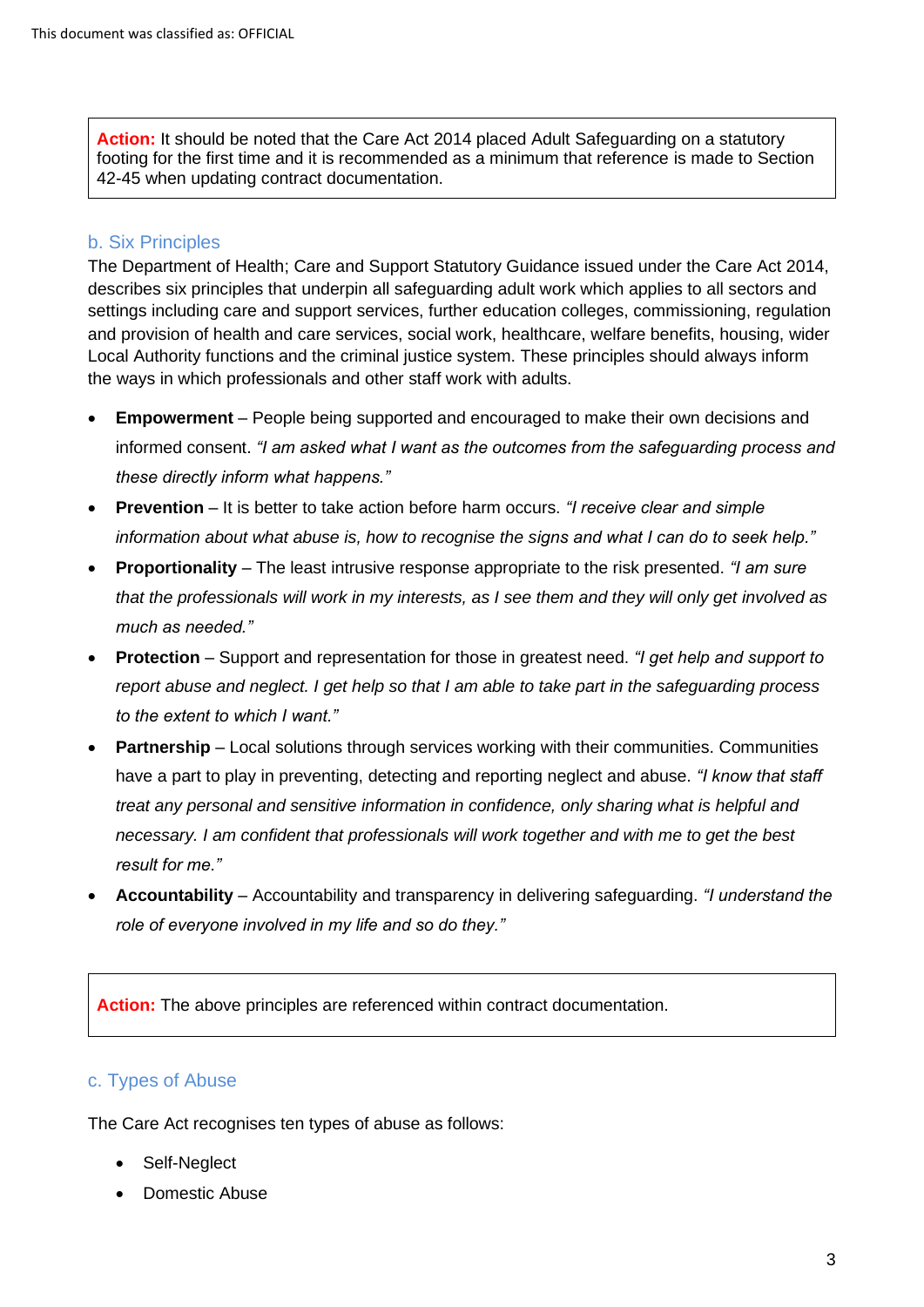- Modern Slavery
- **Physical**
- Sexual
- **Financial**
- Neglect and acts of omission
- Psychological
- **Discriminatory**
- Organisational

**Action:** There is reference to the 10 types of abuse within contract documentation.

**Action:** Commissioners ensure that Safe Recruitment practices are in place within commissioned services to ensure that staff employed within care services have been subject to the relevant checks.

#### <span id="page-4-0"></span>d. Training

The TSAB has published a Training Strategy<sup>1</sup> which sets out a learning and development framework to ensure that everyone who comes into contact with adults who are experiencing, or, at risk of abuse and neglect can respond in an appropriate way as determined by the Teeswide Inter-Agency Safeguarding Adults Policy and Procedure.

The Training Strategy states that all organisations involved in direct work with adults who may be at risk of abuse must ensure that all new and existing employees have completed the Foundation Level training and that this training is refreshed every three years. The TSAB annual training plan outlines specific safeguarding competencies and these have been aligned with the Bournemouth Safeguarding Adults Competency Framework, the Intercollegiate document; Adult Safeguarding: roles and competencies for health care staff<sup>2</sup> and the National Institute for Health and Care Excellence (NICE) guideline for Safeguarding Adults in Care Homes<sup>3</sup>.

**Action:** That contract documentation is amended to reflect the minimum requirement to refresh Adult Safeguarding training every 3 years and contract compliance visits include monitoring to ensure this is implemented within commissioned services.

<sup>&</sup>lt;sup>1</sup> TSAB Multi-Agency Training Strategy **TSAB Training Strategy** 

<sup>2</sup> <https://www.rcn.org.uk/professional-development/publications/pub-007069>

<sup>3</sup> [NICE Guideline for Safeguarding Adults in Care Homes](https://www.nice.org.uk/guidance/ng189/resources/safeguarding-adults-in-care-homes-pdf-66142030079941?msclkid=baff1e51a5cf11ecba281d2d2385e188)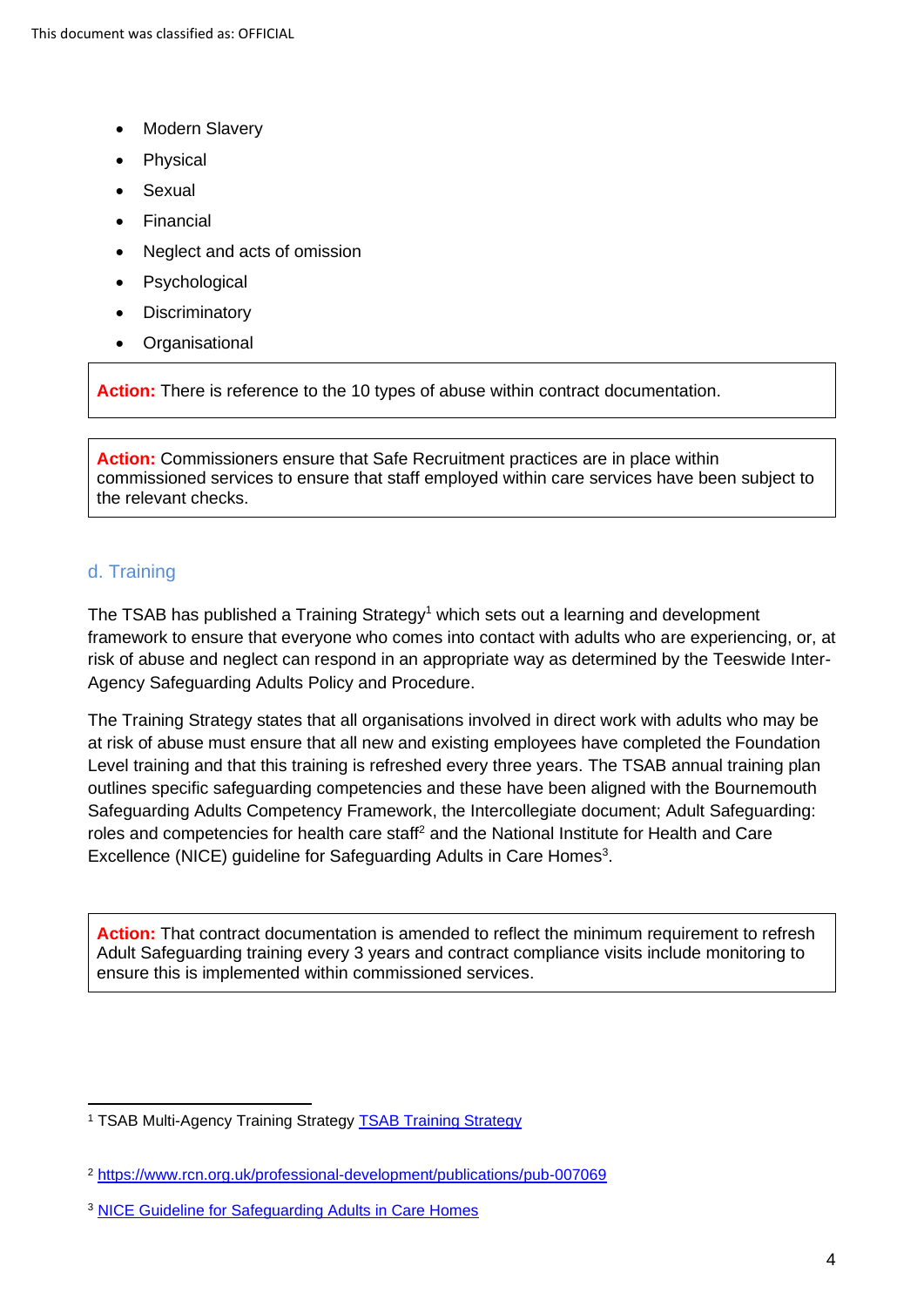#### <span id="page-5-0"></span>e. Resources

The TSAB website: [www.tsab.org.uk](http://www.tsab.org.uk/) provides a whole range of resources to assist providers in delivering a safe service. These resources include:

- A standard template for developing a Safeguarding Adults Policy
- A range of guidance documents
- A regular newsletter highlighting current issues, best practice and TSAB priorities
- A 'Support in Your Area' section to enable providers and professionals to easily access details of services providing a range of support across Tees
- Access to free Safeguarding Adults E-Learning
- Access to topic specific workbooks

**Action:** Commissioners regularly promote the TSAB website and training resources with care providers, for example; by circulating the TSAB newsletter.

#### <span id="page-5-1"></span>f. The TSAB Inter-Agency Safeguarding Adults Policy and Procedures

The TSAB works in partnership to safeguard and promote the wellbeing and independence of adults living in the Boroughs of Hartlepool, Middlesbrough, Redcar & Cleveland and Stockton-on-Tees, who are experiencing, or at risk of abuse or neglect. The most current version of the agreed policy and procedures are published on the TSAB website: [www.tsab.org.uk.](http://www.tsab.org.uk/)

**Action:** Commissioners must ensure that new and existing contract documentation includes reference to the implementation of the agreed Teeswide Policy and Procedures. Any references to previous policies and procedures must be removed as they are not compliant with the Care Act 2014.

#### <span id="page-5-2"></span>g. Responding to and Addressing Serious Concerns with Providers

The TSAB has the above policy and procedure in place which sets out the framework for dealing with serious concerns in health and care settings on a multi-agency basis whilst maintaining the focus on the adult(s) experiencing or, at risk of abuse or neglect.

<span id="page-5-3"></span>**Action:** Commissioners must make reference to this policy and procedure within their contract documentation making providers aware of the potential action that can be taken when there are concerns about a service.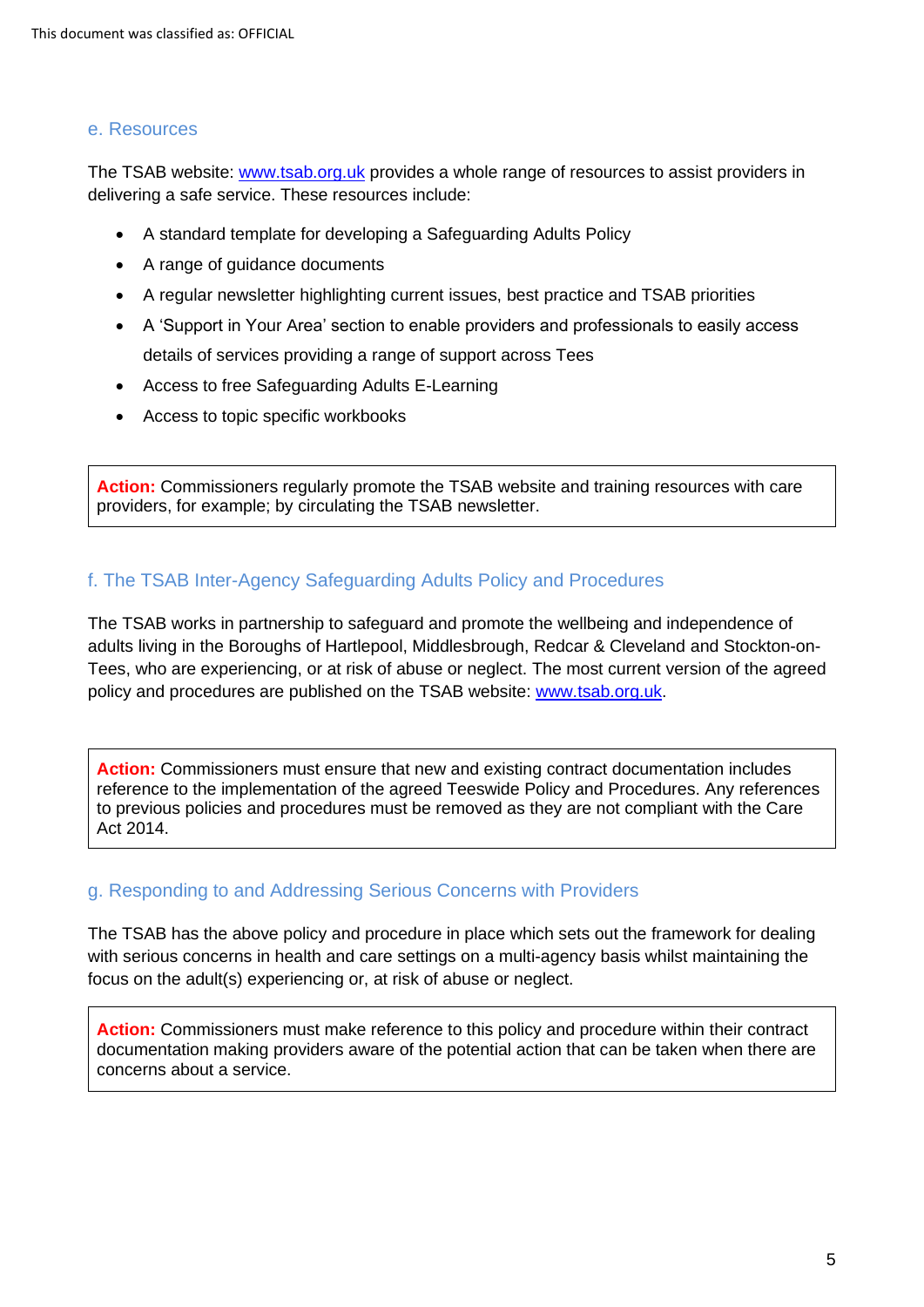## 3. Guidance relating to Medication Errors

#### <span id="page-6-0"></span>a. TSAB Medication Error Guidance for Providers

TSAB have published guidance for health and care providers outlining the requirements for reporting medication errors as a safeguarding concern. This guidance provides clear information for determining when a medication issue becomes a safeguarding concern.

**Action:** Where the contract is relevant to medication, commissioners and contract monitoring officers actively signpost commissioned services to the TSAB Practice Guidance for Reporting Medication Incidents into Safeguarding to assist with the development of a consistent approach for reporting medication errors as a safeguarding concern.

**Action:** As part of the contract compliance process, procedures are put in place to ensure that providers follow the published TSAB Practice Guidance for Reporting Medication Incidents into Safeguarding and any regulatory reporting requirements.

#### <span id="page-6-1"></span>b. NICE Standards, Guidelines and Pathways

NICE has published specific guidelines for Care Homes<sup>4</sup> and Home Care<sup>5</sup> in relation to medicines management: by using and implementing these resources providers will be following best practice and therefore be less likely to experience medication errors. More specifically a process for safeguarding and handling medication errors is included within the pathway section of Medicines Management<sup>6</sup>. This pathway suggests the following relevant actions for commissioners:

- Commissioners and providers of health or social care services should ensure that a robust process is in place for identifying, reporting, reviewing and learning from medicines errors involving residents.
- Commissioners and providers of health or social care services should be aware of local arrangements for notifying suspected or confirmed medicines-related safeguarding incidents.
- Commissioners should ensure that reporting requirements are included in commissioning and contracting arrangements.

The relevant NICE standards, guidelines and pathways should be adhered to by all commissioned providers in relation to medicines management. Previously, particularly in home care services,

<sup>4</sup> https://www.nice.org.uk/guidance/sc1

<sup>5</sup> Managing medicines for adults receiving social care in the community: <https://www.nice.org.uk/guidance/ng67>

<sup>6</sup> [https://pathways.nice.org.uk/pathways/managing-medicines-in-care](https://pathways.nice.org.uk/pathways/managing-medicines-in-care-homes#path=view%3A/pathways/managing-medicines-in-care-homes/medicines-related-incidents-and-safeguarding-in-care-homes.xml&content=view-index)[homes#path=view%3A/pathways/managing-medicines-in-care-homes/medicines-related-incidents-and](https://pathways.nice.org.uk/pathways/managing-medicines-in-care-homes#path=view%3A/pathways/managing-medicines-in-care-homes/medicines-related-incidents-and-safeguarding-in-care-homes.xml&content=view-index)[safeguarding-in-care-homes.xml&content=view-index](https://pathways.nice.org.uk/pathways/managing-medicines-in-care-homes#path=view%3A/pathways/managing-medicines-in-care-homes/medicines-related-incidents-and-safeguarding-in-care-homes.xml&content=view-index)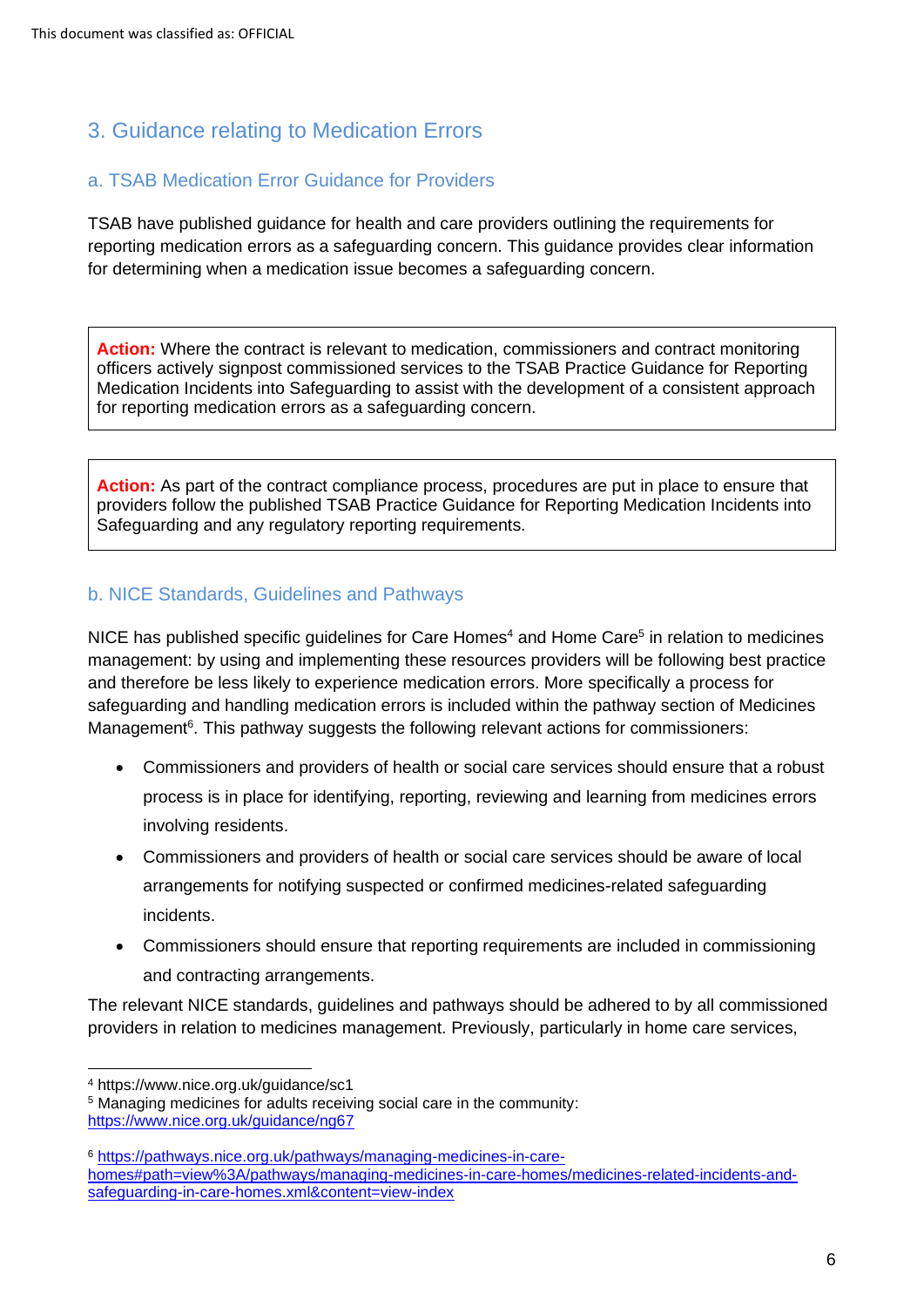there has been reference to the North East of England Domiciliary Care; Safe Handling, Management and Administration of Medication – Model of Good Practice. It should be noted that the NICE Standards, Guidelines and Pathways supersedes this document and it is no longer current.

**Action:** Contract documentation is updated to include reference to the relevant NICE guidelines.

**Action:** As part of the contract compliance process; medication policies and procedures are monitored against the standards set out by NICE and/or relevant local guidance (CCG).

#### <span id="page-7-0"></span>c. Other Good Practice Guidance

The North of England Commissioning Support Unit (NECS) Vulnerable Adults Workstream Group has produced a suite of guidance documents and tools for use across all North East and Cumbria CCGs, based on national standards, legislation and guidance. PrescQIPP also provide care home focused resources and can be accessed on their website<sup>7</sup>.

Action: Commissioners should signpost care services to this useful resource<sup>8</sup>, where relevant.

#### <span id="page-7-1"></span>d. Medication Practice Issues

The Medication Audit in 2016/17 found that **some** providers were not compliant with the relevant NICE guideline for their service, some of the most common issues raised were:

- Care providers were not always proactive in ensuring that regular medication reviews were undertaken by health professionals
- There was in some instances a lack of robust procedures in relation to the covert administration of medication
- Medication Audits were not routinely undertaken in line with the provider's policy and procedures
- Monitoring, analysis and learning from medication incidents was not routinely carried out by all providers

Further analysis of safeguarding data from 2019-2022 indicates that generally there has been a reduction in the number of medication safeguarding concerns raised and also a reduction in the number of S42 enquiries carried out; this particularly evident for nursing homes. It is recognised that the global pandemic may have had an impact on reporting as providers concentrated their

<sup>7</sup> <https://www.prescqipp.info/our-resources/webkits/care-homes/>

<sup>8</sup> <http://medicines.necsu.nhs.uk/necs-good-practice-guidance-and-tools-for-care-homes/>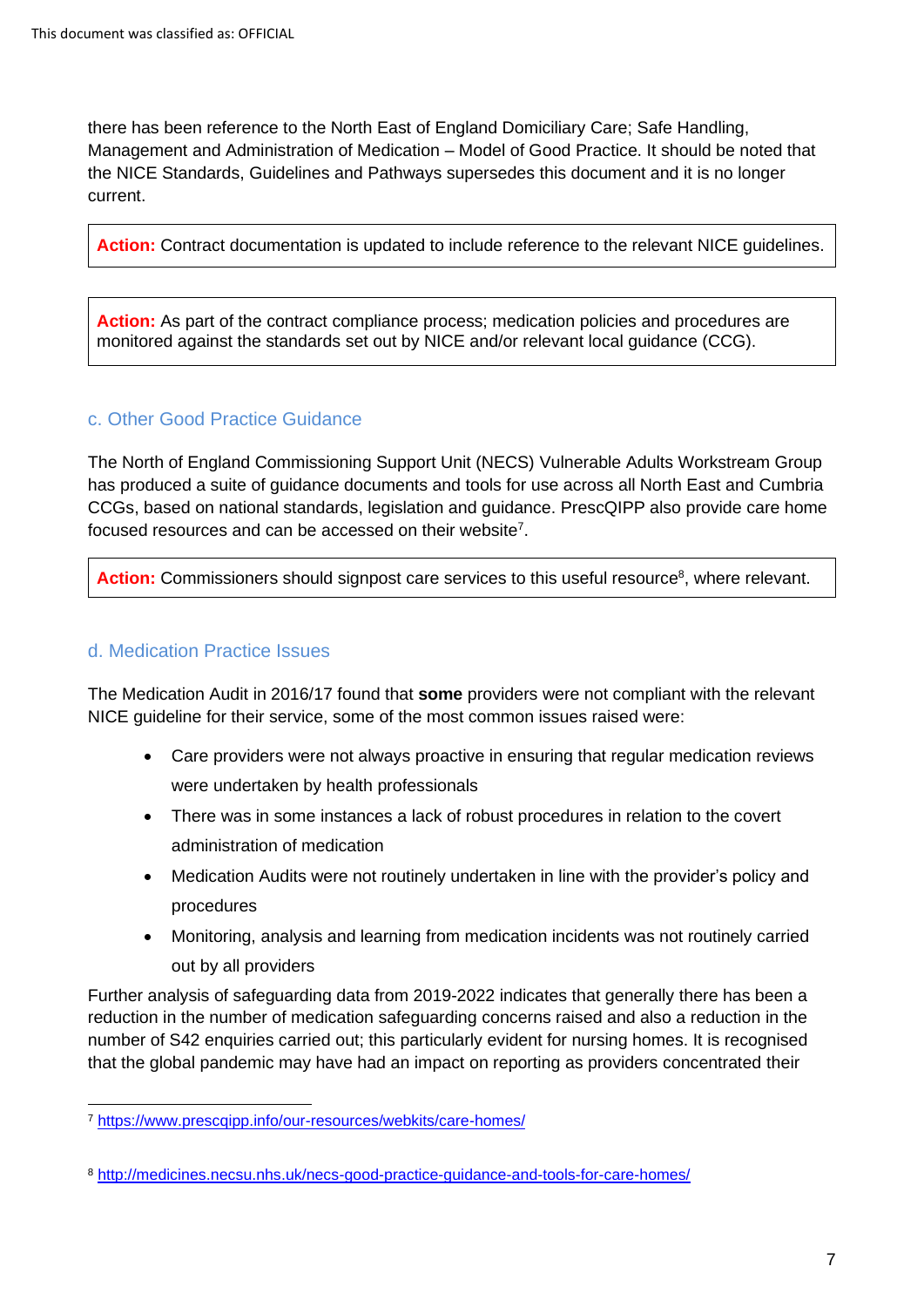efforts on keeping people safe; there were visiting limitations for families and professionals. This also meant that the Medication Optimisation Teams were unable to visit care homes to review systems and processes which would previously have identified any safeguarding concerns. As we return to normality closer monitoring of these common issues should be re-introduced or strengthened, Local Authorities and TSAB will then be better assured that Medication practices are robustly monitored. It is suggested that the following measures are best practice:

- Closer monitoring of care plans to ensure that medication reviews are carried out at least annually
- Commissioners to ensure that providers follow the required procedures to implement covert administration of medication, if the person is deemed to lack mental capacity in respect of their medication
- Commissioners specify within their contract documentation the requirement to carry out medication audits within specified timescales and monitor the quality and frequency of audits
- Commissioners agree processes with their respective Safeguarding Adults' Leads to monitor Medication Incident Logs and internal investigation outcomes as outlined in the Practice Guidance for Reporting Medication Incidents into Safeguarding

**Action:** Contract documentation, compliance tools and processes to be updated to include reference to the medication practice issues as outlined above. To assist with this, commissioners can use the following web links: Care Homes - [Implementing NICE guidelines and encouraging best practice](https://www.prescqipp.info/umbraco/surface/authorisedmediasurface/index?url=%2fmedia%2f1204%2fb173-care-homes-implementing-nice-guidance-20.pdf) [NICE Bites; Managing medicines in care homes](https://www.elmmb.nhs.uk/_resources/assets/attachment/full/0/5659.pdf)

#### <span id="page-8-0"></span>e. Medication Training Requirements

Providers should indicate within their Medication Policy and Procedures the training they expect their staff to achieve to enable them to carry out medication duties. As a minimum this must include the completion of HSC 3047: Support use of medication in care settings. All training should align with the expectations of the regulator (CQC) and their commissioners (Local Authorities and/or Clinical Commissioning Groups). See Appendix 1 for NICE guidelines.

**Action:** Commissioners must ensure robust systems are in place for monitoring compliance against staff training requirements.